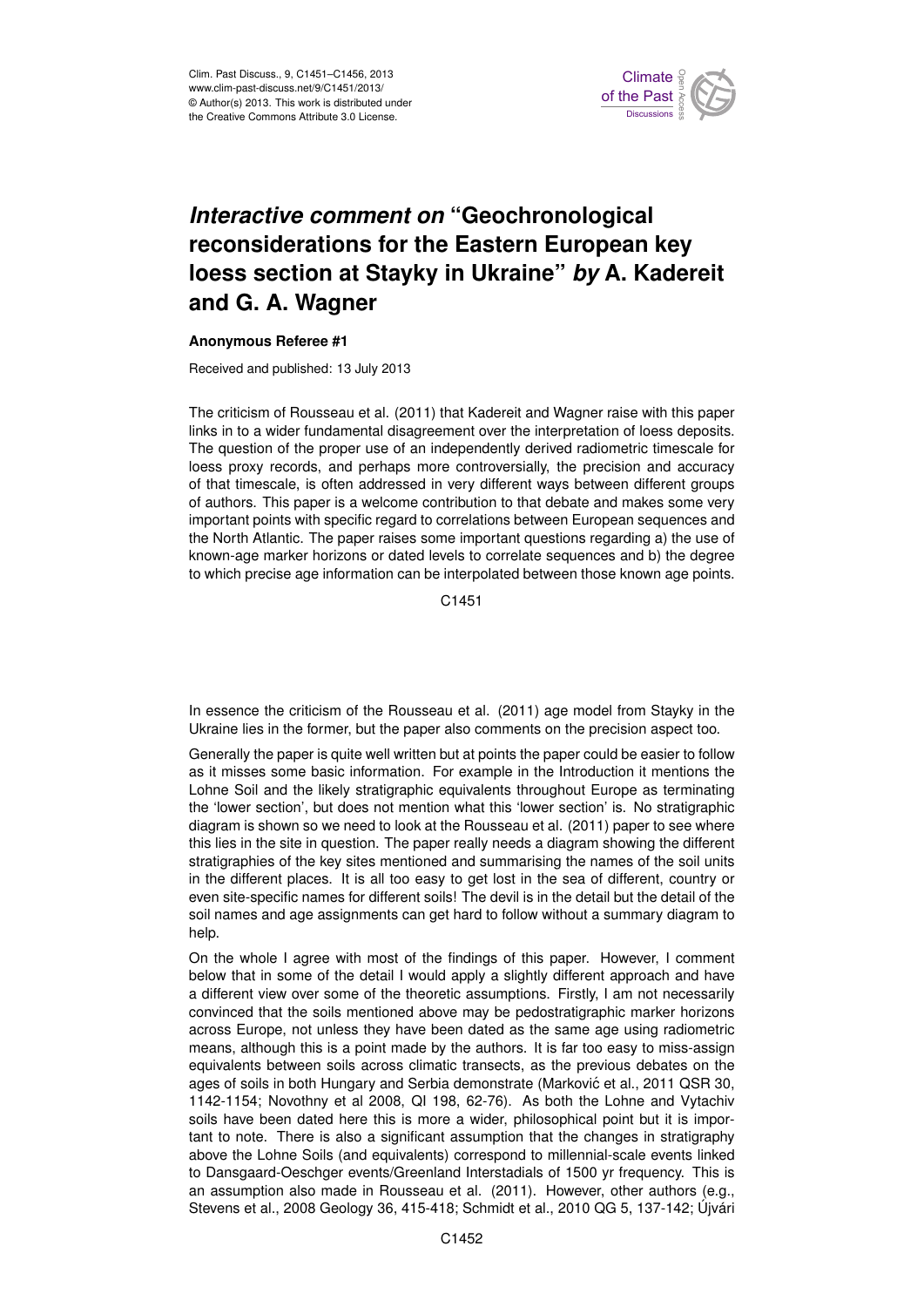et al.,2011, QSR 29, 3157-3166; Schatz et al., 2012; QG 10, 68-74) have been less eager to make this assumption in loess work because generally, independent dating does not have the precision, nor is applied at high enough sampling resolution, to resolve these cycles in loess deposits. As such, it is equally plausible that these soils represent changes in local conditions (drainage, sediment accumulation, vegetation, microclimate etc) that are unrelated to D-O or GIS events but that have approximately the same frequency. This was rather eloquently expressed in Wunsch (2006 QR 65, 191-203) for all climate archives. That said, it does seem reasonable, especially at sites more proximal to the North Atlantic such as Nussloch, that the loess sites will experience climate modulation via D-O/GIS events, but the landscape, depositional, pedogenic and soil hydrological responses to these influences may not be straight forward. With a precision of 5-10%, luminescence dating does not allow resolution of 1.5 kyr cycles as at 30-20 ka 1 $\sigma$  errors will be 1-6 kyrs. Indeed, the four dates in question here (those published in Rousseau et al. 2011) have errors of between 3.1 and 1.6 kyrs. In fact, there are two groups of dates that overlap within errors. These bracket approximately 10 kyrs of loess deposition, allow it is not clear how accumulation will have progressed between these intervals as numerous studies have shown variable accumulation rates when dating loess sequences at high sampling resolution of 10-50 cm (Stevens and Lu, 2009; Sedimentology 56, 911-934; Buylaert et al., 2007; QG 3, 99-113; Lai, 2010 J. of A. Earth-sci, 37, 176-185; Stevens et al., 2011 etc) Other studies have shown gaps in loess records (Lu et al., 2006 CSB 51, 2253-2259 Buylaert et al., 2007; Zhu et al., 2007 GRL 34, L17306). All this means that resolution of the precise age of millennial scale events and their relationship to North Atlantic events is difficult, and that interpolation of even broad scale changes in loess climate proxies and soil ages between known-age dated horizons is fraught with difficulties. This is especially the case where there are relatively few published independent dates (as here) and arguably the only way to attempt to confirm the validity of precise age between independent ages is via much higher sampling resolution dating. This is not to say that the assumptions presented both here and in Rousseau et al. (2011) are unfounded,

C1453

but that they are quite significant assumptions, given the limited number of dates used and the relatively poor precision of those dates.

Where this paper is innovative and significantly departs from Rousseau et al. (2011) is that it makes the point that significant errors can occur in assignment of soils to climate events if chronologies at key sections used as reference points are incorrect. Based on a reinterpretation of the chronology of the Nussloch site (that is used in Rousseau et al., 2011 to assign an age model to the Stayky profile in the Ukraine) presented in Kadereit et al. (2013), the authors reinvestigate the chronology at Starky. They propose that the ages presented in Rousseau et al. (2011) do not support that paper's ultimate chronological interpretation of the site. I completely agree with the authors that event stratigraphic approaches require a good, independent chronological basis, for the reasons the authors state in the manuscript. They also point out inconsistencies in the presentation of the age-data in Rousseau et al. (2011), and I would further add that there is little information about whether these samples showed anomalous fading and how, if at all, this was corrected for, the basis for the choice of the IRSL protocols used, and the specific criteria used to pick ages for presentation of the age model (see below for more on this). However, the key point here is that using the most up to date Greenland age models for the timing of GIS events, the start and end points of the age model or Stayky presented in Rousseau et al. (2011) are inconsistent with the independent ages published in that same paper. This conclusion is well expressed in Figure 2 and from the data shown, to my mind it is hard to disagree with Kadereit and Wagner's conclusions. This is an extremely important finding as it undermines many previous chronostratigraphic interpretations of loess sequences.

However, I would also argue that while Kadereit and Wagner are in my mind entirely correct to point out that the published IRSL ages point to a different age model to that presented in Rousseau et al. (2011) I am more cautious in accepting the fine detail of the newly proposed ages of the soils and grain-size changes at Stayky. As the authors point out, the IRSL ages are not sufficiently resolved to allow assigning soils to GIS or